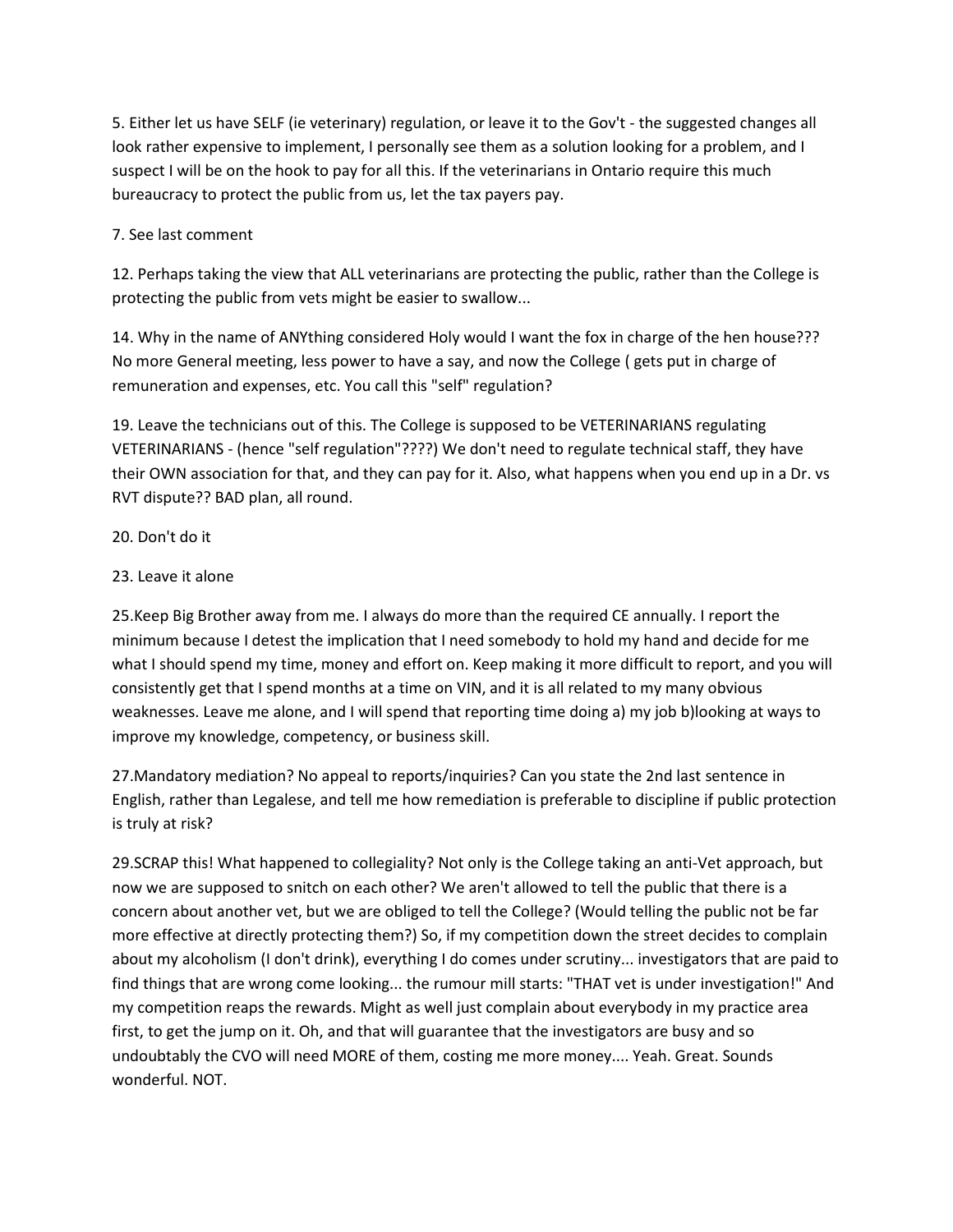31. EVERYthing through the committee - ONE (non-vet) believes something that has the potential to ruin somebody else's life, so they appoint somebody that a committee UNDER their authority needs to "approve" (read "rubber stamp") and then it is guilty until proven innocent? NO.

33. How about, just for a change, we follow the principles of Natural Justice, here? A policeman cannot walk into my business and demand to see anything and everything, unless there are declarations made of rights. You may NOT take pictures or videos of my practice, my clients, my patients, or my conversations. They are CONFIDENTIAL - or is the CVO above accountability for this as well? What happens if a picture of an unwilling client makes it into social media through a leak? Who is accountable for the breach? Who defines "reasonable"? Oh, right, the College. I have no say. Is it reasonable for an inspector to observe a puppy visit if the concern is about an enucleation surgery? Do we have to wait for the next enucleation so a "reasonable" opportunity exists? Do my staff need to answer questions about my personal habits if there is a concern about my surgical technique? This is WAY too intrusive, and against the Charter of Rights and Freedoms. I will fight this tooth and nail if it ever becomes an issue in my life. And I will hold accountable the investigator first, the Registrar second, and everybody involved in trying make this law as I go by.

35. State within the legislation that the College is responsible to pay ALL expenses incurred by the suspended member (direct and indirect) in the event that the member successfully defends against the allegations leading to the suspension. Better yet, use the existing Court system already in place to protect the public.

37. This appears to be leverage to once again show that all vets are guilty until proven innocent. The basic info ONLY if this is implemented - Name, date, place. The allegations etc should NOT be made public BEFORE the hearing. If somebody is that interested, let them show up.

39. I would think it might be important the VETERINARIANS trust that "self" regulation works effectively, too... once again, the viewpoint appears to be taken that vets are all to be mistrusted, and the public needs to be protected from us. I truly do resent this pervasive implication.

41. Leave what is law as Law. I don't want regulators that are apparently strongly biased against me setting the rules and limits for indemnity. I don't want them weakening the provisions of confidentiality to better serve investigators that they want to have greater power. I don't see any "compelling" or "reasonable" reason to change these rules, unless the "agility" provided allows the College to squirm out of responsibility for actions it may take.

43. If you wish to be a SELF REGULATING profession, it seems that perhaps the professionals BEING regulated SHOULD have some say in the decision making???? In practicality there is no confusion - vets have long since known that they have no say in regulating THEMSELVES, and whether there is a meeting of "licencees" since we are no longer "members" even, or not it makes no difference. Congratulations on achieving apathy to this level.